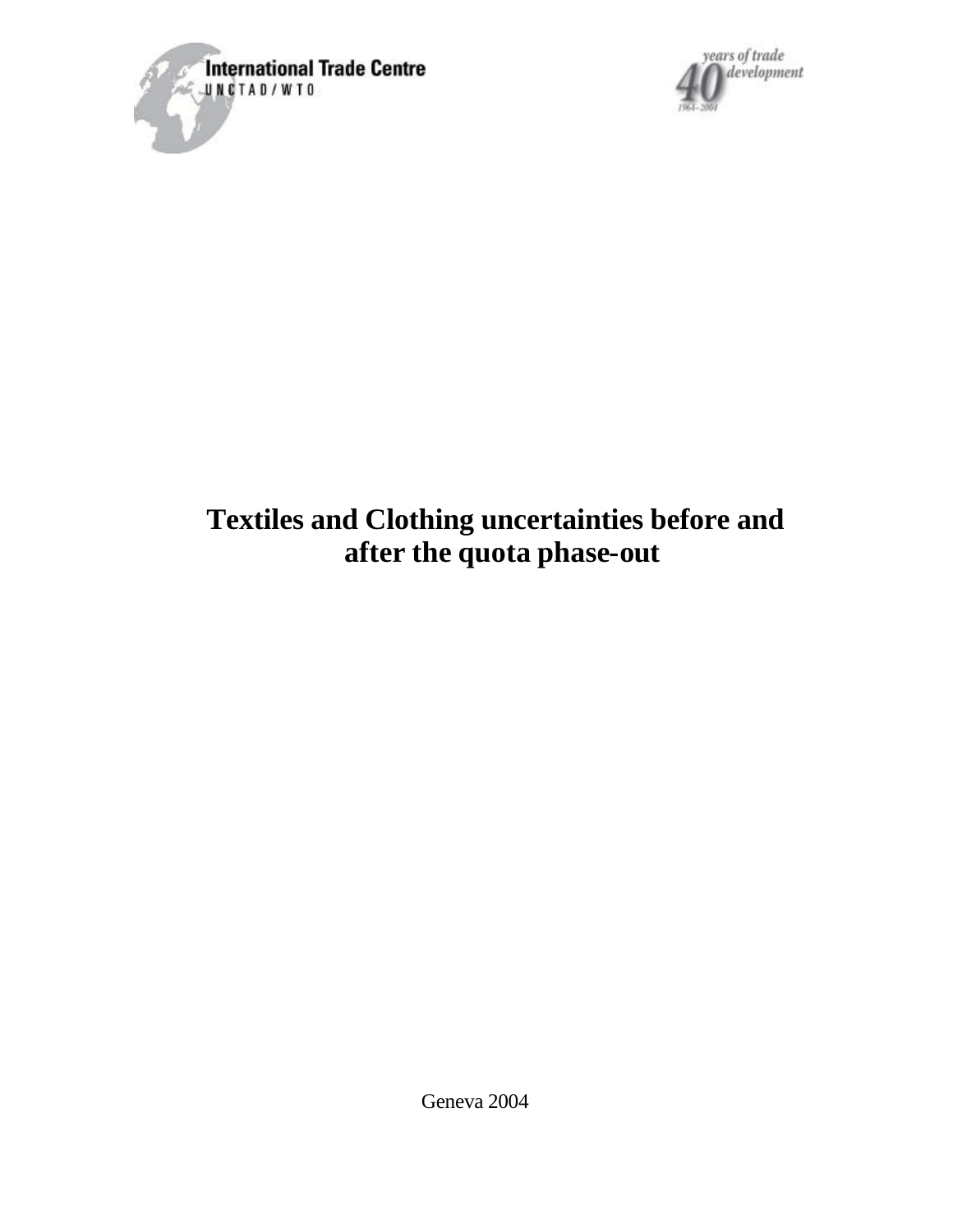This paper has been prepared by Mr. Matthias Knappe, ITC Senior Market Development Officer (Textiles and Clothing)

The designations employed and the presentation of material in this report do not imply the expression of any opinion whatsoever on the part of the International Trade Centre UNCTAD/WTO (ITC) concerning the legal status of any country, territory, city or area or of its authorities, or concerning the delimitation of its frontiers or boundaries.

> This document has not been formally edited by the International Trade Centre UNCTAD/WTO (ITC)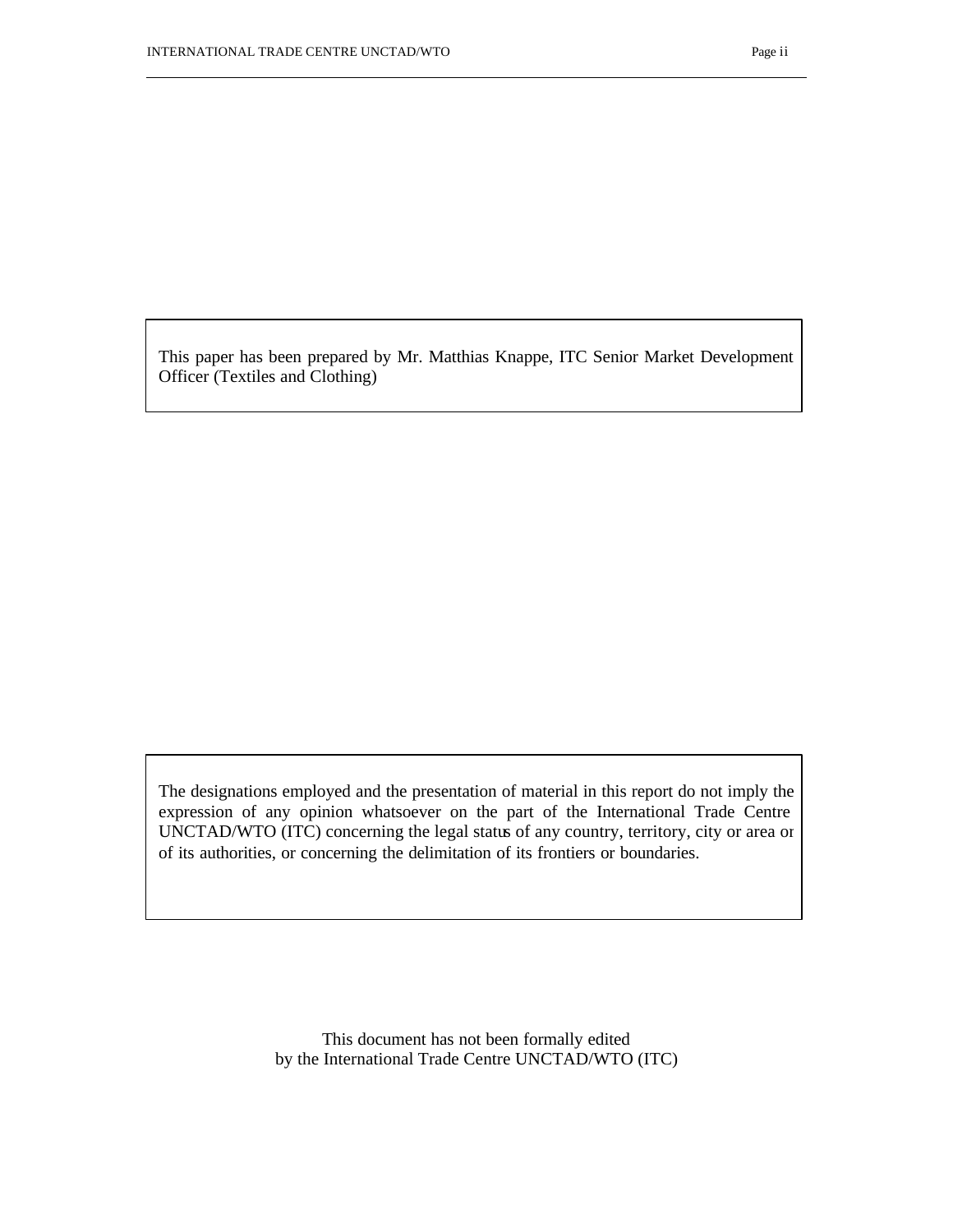# **Contents**

|                       | Page                                                            |
|-----------------------|-----------------------------------------------------------------|
| <b>Introduction:</b>  |                                                                 |
| <b>Uncertainty 1:</b> |                                                                 |
| a)                    |                                                                 |
| b)                    |                                                                 |
| $\mathbf{c}$          |                                                                 |
| d)                    |                                                                 |
| e)                    |                                                                 |
| f                     |                                                                 |
| <b>Uncertainty 2:</b> | Erosion of preferential market access for developing countries4 |
| a)                    | WTO negotiations under the Doha Development Agenda (DDA)4       |
| b)                    |                                                                 |
| $\mathbf{c}$          |                                                                 |
| d)                    |                                                                 |
| <b>Uncertainty 3:</b> |                                                                 |
| a)                    |                                                                 |
| b)                    |                                                                 |
| $\mathbf{c}$          |                                                                 |
| d)                    |                                                                 |
| <b>Uncertainty 4:</b> | Introduction of new rules/new buyer requirements  11            |
| a)                    |                                                                 |
| b)                    |                                                                 |
| $\mathbf{c}$          |                                                                 |
| $\mathbf{d}$          |                                                                 |
|                       |                                                                 |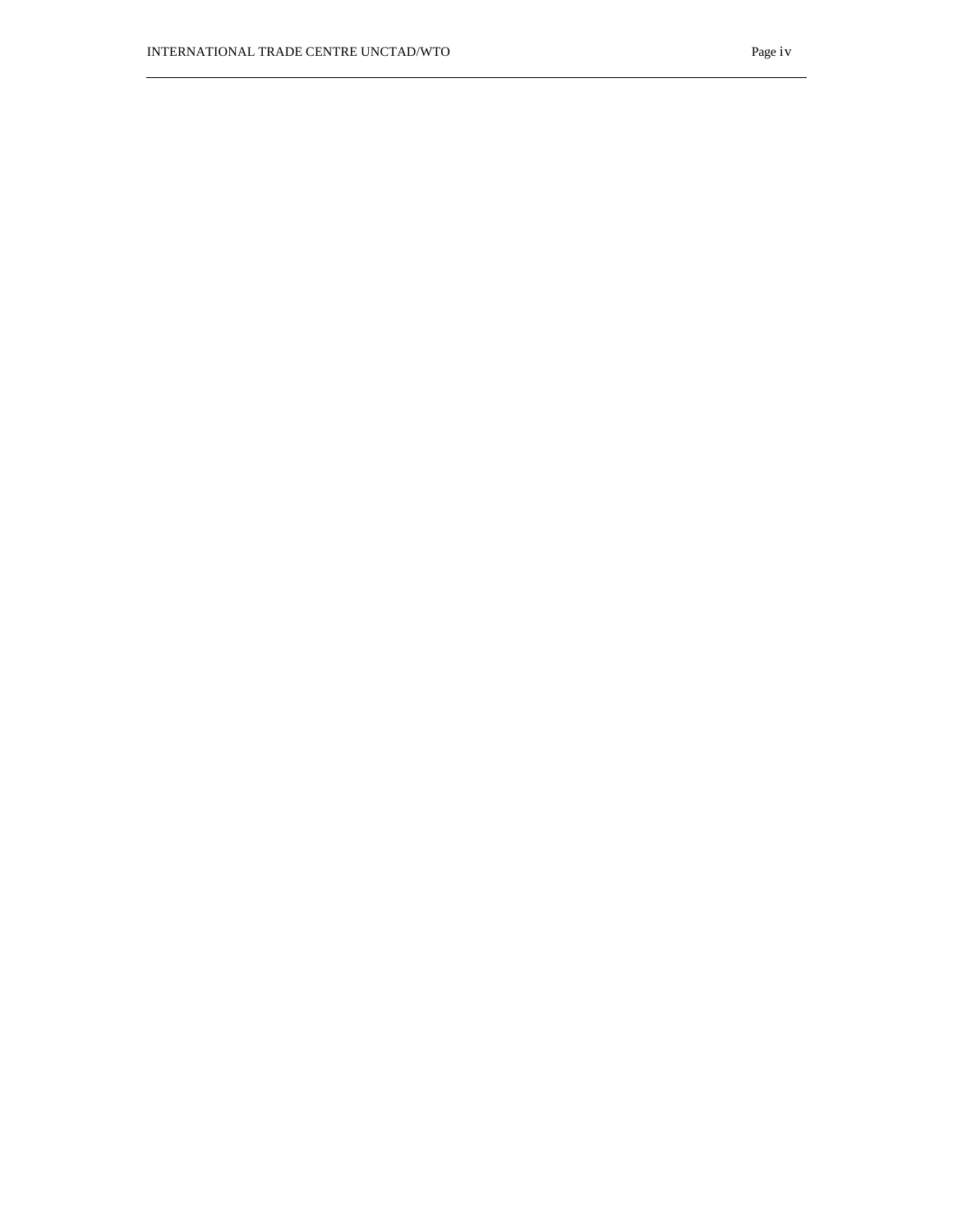# **Introduction: T&C trade uncertainties**

Market Access in 2005 will be free of quota restrictions for WTO member countries. However, trade will not be free from 2005. Trade will become more liberal, but it is also likely to become more complex. Overall, there is a danger that other trade policy instruments might be used in importing countries in order to compensate for the "loss" of quota restrictions. To this complexity contribute a range of new free and regional trade agreements, the uncertainty of the use of trade remedies by importing countries as well as new requirements introduced by retailers and customs. This paper will give an overview about possible future market access constraints and other T&C trade uncertainties. These emerging issues, or challenges, affecting trade in T&C will be briefly described and put into perspective.

# **Uncertainty 1: ATC and post ATC issues affecting trade flows**

On 31 December 2004, the Agreement on Textiles and Clothing (ATC) will end, and with it the quota system for international trade in textiles and clothing. As a result, trade in these sectors will undergo a fundamental change. By 2005 the sector will have been fully integrated into the WTO General Agreement on Tariffs and Trade (GATT), and all quotas will have disappeared. On a global level, consumers will benefit as well as those exporters that are in shape to withstand competitive pressure from countries that have been constrained under the quota system. For those countries, however, which were protected by the quota system, life will become more difficult, unless they gear up their competitiveness.

While nobody can give a precise picture of the global textiles and clothing market after 2004, there are some indicators of the potential winners and losers of the quota phase-out. Three important indicators are highlighted below:

## **a) Use of quotas**

Countries which are fully using their quotas in the years preceding 2005 will probably increase their exports after that date. Countries whic h are not able to fill their present quotas are unlikely to benefit from a market opening. Quota performance monitoring, therefore, is essential. As only Canada, the European Union (EU) and the United States continue to impose quotas — 1,338 between them — this is a feasible task for countries to undertake.

Despite a four step approach as foreseen under the ATC for the phasing out of quotas, the major restraining countries have "backloaded" most of the quota lifting until the fourth stage i.e. 31 December 2004. The US has so far only phased out 103 of its total of 937 quotas applied. The US will thus abolish 834 quotas or 89 per cent of the total quotas in place in 1994 at the end of the ATC only. The EU has so far abolished 91 out of 303 quotas and will thus phase out 70 percent of all applied quotas by 2005. Finally, Canada so far phased out 76 quotas of its initial 368 quotas in place in 1994. Consequently, Canada will abolish 79 per cent of all quotas at the end of the process only.<sup>1</sup>

<sup>&</sup>lt;sup>1</sup> WTO G/L/683, 30 July 2004, pp 197 – 199.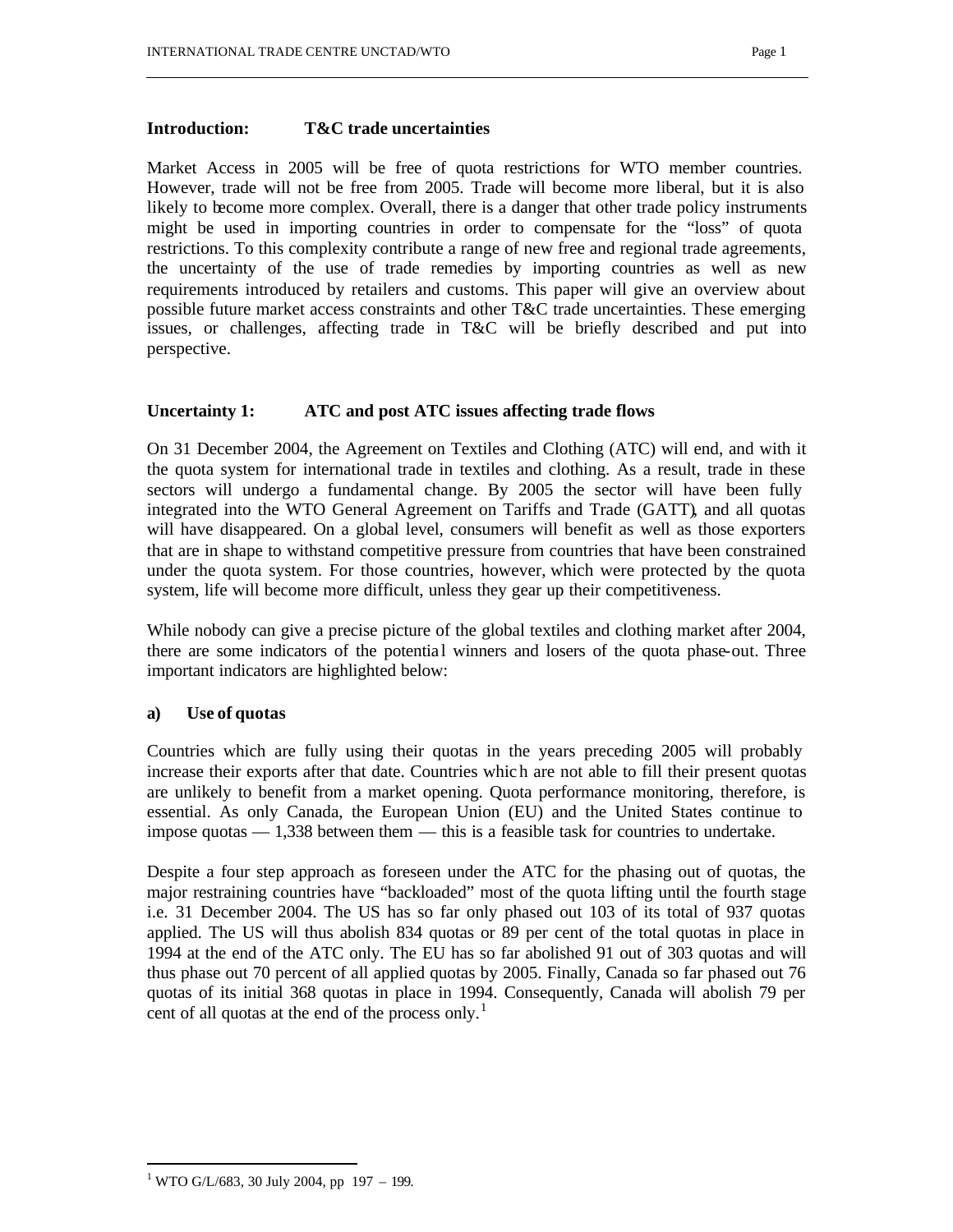# **b) Exploiting liberalized categories**

The changes stemming from the liberalization of product categories, which followed the third stage of the ATC in January 2002, give a clue to possible developments. At that time, the United States integrated seven product categories into WTO, thereby abolishing quotas and causing trade flows to change tremendously. In all liberalized quota categories, China greatly increased its exports to the US market, in some cases up to several hundred percent. While other countries increased exports in some categories, only China did so across the board, mainly to the detriment of Central American and Caribbean countries, and of some other small producers, which lost market share.

The situation in Europe and the Mediterranean Rim is similar, whe re only Bulgaria, and to some extent Romania could withstand the competitive pressure from the large Asian countries.

## **c) Critical export mass**

Developing countries that are not under quota constraints will face intense competition, which they have not experienced before. For developing countries that do not currently have meaningful export quantities, it will become even more difficult to enter or to remain in world markets, and critical mass will become an important issue. Major international buyers are unlikely to source from a country where only a few companies serve the world market. Moreover, major textile and clothing buyers will reduce by half or even more the number of countries they source from. The challenge for countries and companies is to remain an important source for these buyers.

In addition, textile and clothing import prices have fallen continuously since 1996 in the US, Europe, Japan and many other markets. In an oversupplied, liberalized market, where quota rents will disappear, this trend is likely to continue, potentially bringing about a deterioration in developing countries' terms of trade. Retailers in these markets expect that prices will drop by 10-20 %, depending on the product and the market.

# **d) EU enlargement**

From 1 May 2004 the EU has extended its membership from 15 from 25 countries. For these new members it meant that they had to adopt the EU trade policy. Thus, the 10 new members have now the same tariff structure, antidumping cases, quota management, etc. as applied within the "old" EU. New members had to establish a quota management system for only 8 months until the quota phase-out in 2005. Other features are as follows:

- Adaptation of EU lower tariffs (except Czech Rep., Slovakia, Hungary) i.e. more competition
- New EU members to apply quotas for 8 months
- ITCB members countries say: «This violates WTO rules: Article 2.4 ATC & DSP following EU-Turkey customs union
- EU quota increase pro rata for new EU 10: China & HGK quota increase extensive (due to old trade links)
- China's quota increase in category 6 (trousers):  $+50\%$ ;
- China's quota increase in category 4 (knit shirts):  $+41\%$ .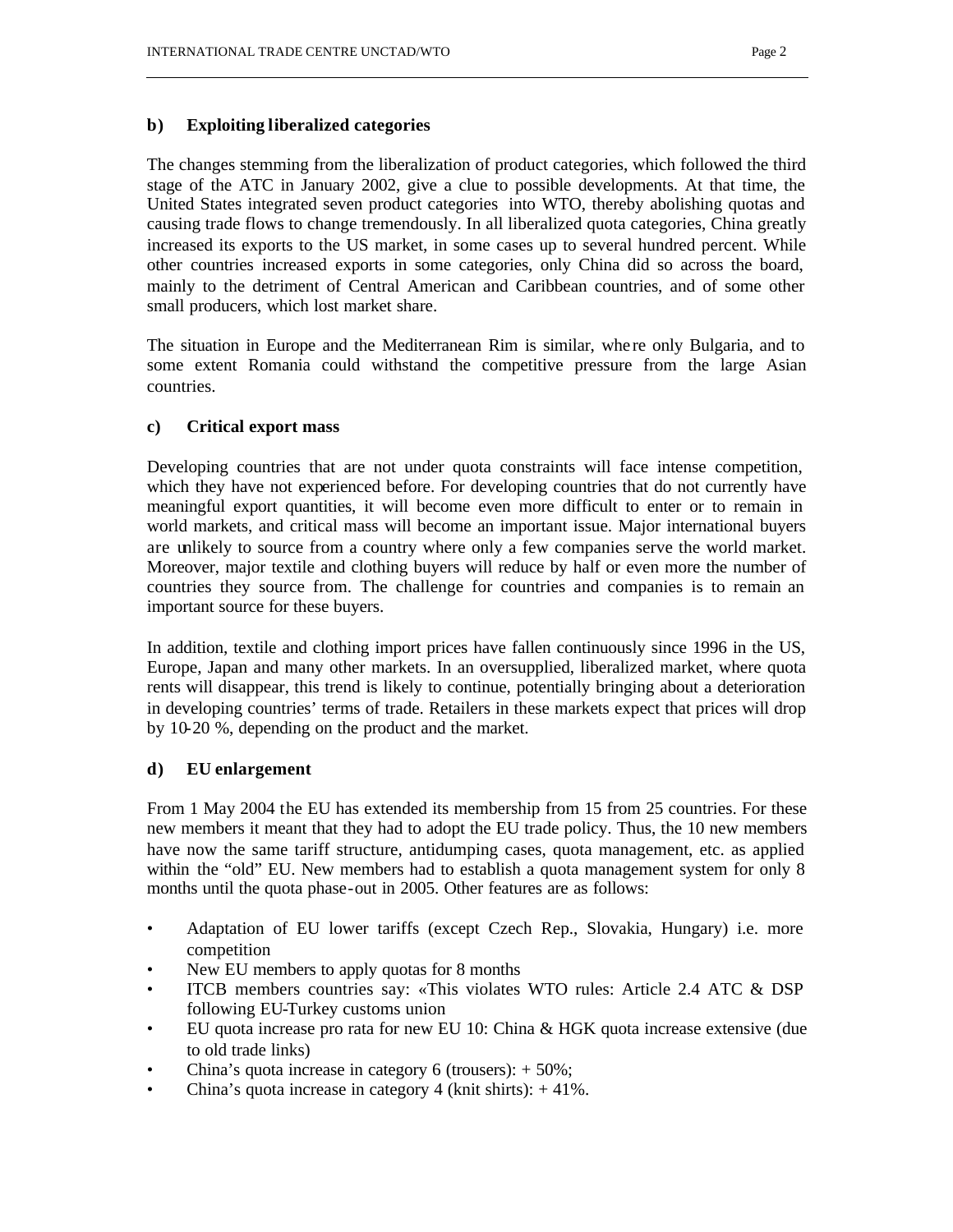After long discussions, the Textile Monitoring Body concluded that these new measures introduced by the EU constituted new restrictions and that the "action could not find justification under the provision of the ATC".  $\frac{1}{1}$  However, as possible dispute settlement cases would take longer than 8 months there is hardly anything concerned exporting countries could do.

Overall, trade flows into the EU might be affected and influenced by the above facts, especially as EU quotas are valid for the EU as a whole, independent of the actual importing member country.

# **e) Quota/export administration**

The good news is that with the quota system also the administrative system for quotas will disappear, and thus transaction costs at the enterprise level will be reduced. With regard to the USA, there will be no visa system anymore in 2005. The Committee for the Implementation of Textile Agreements (CITA), an inter-agency group chaired by the US Department of Commerce (DOC), has clarified that starting on January 1st, textile and apparel exports to the US from WTO member countries, if they are currently subject to visa requirements, will no longer require a visa, an Electronic Visa Information System (ELVIS) transmission or a Guaranteed Access Level (GAL) certification. However, all textile and apparel products that are exported to the US in 2004, and currently require a visa, will continue to be subject to these requirements, even if they enter the US next year. Current visa requirements specified in various US trade preference programs, such as the African Growth and Opportunity Act (AGOA) will remain in force. Additionally, textile and apparel goods exported from non-WTO member countries after 31 December 2004, including Vietnam, Russia, Belarus and Ukraine, may continue to be subject to currently applicable requirements. For all those countries, US Customs and Border Protection will also maintain its system of Textile Product Verification Visits to ensure that no transhipment of T&C products happen from companies of these countries. The same will be the case for countries that benefit from special and differential treatment such as under AGOA, CBTPA  $\alpha$  ATPDEA. Companies in countries benefiting from these schemes, thus, will have higher transaction costs than companies in WTO member countries that do not benefit from trade preference programmes.

However, CITA has not provided guidance as to what will happen to goods shipped in excess of the 2004 quotas. With regard to this issue, CITA has reserved its right to take whatever action it deems necessary if exports exceed the 2004 limits. Specifically, CITA may deny entry or stage entry for goods in a particular category that were shipped in excess of that category's 2004 quota. Under staged entry, a limited amount of the excess merchandise is allowed entry in intervals, typically every 30 days. In this context, it is important to note that the staged entry process has not been used for some fifteen years.

The bad news is that restraining WTO members have already informed exporting countries that no carry-forward possibilities exist in 2004, i.e. countries cannot borrow quotas from 2005, simply as there will be no quotas anymore. For some exporting countries that could mean a loss of trade possibilities of up to 5% in 2004.

<sup>&</sup>lt;sup>1</sup> WTO G/L 683 paragraphs  $325 - 334$ , pp. 105-107.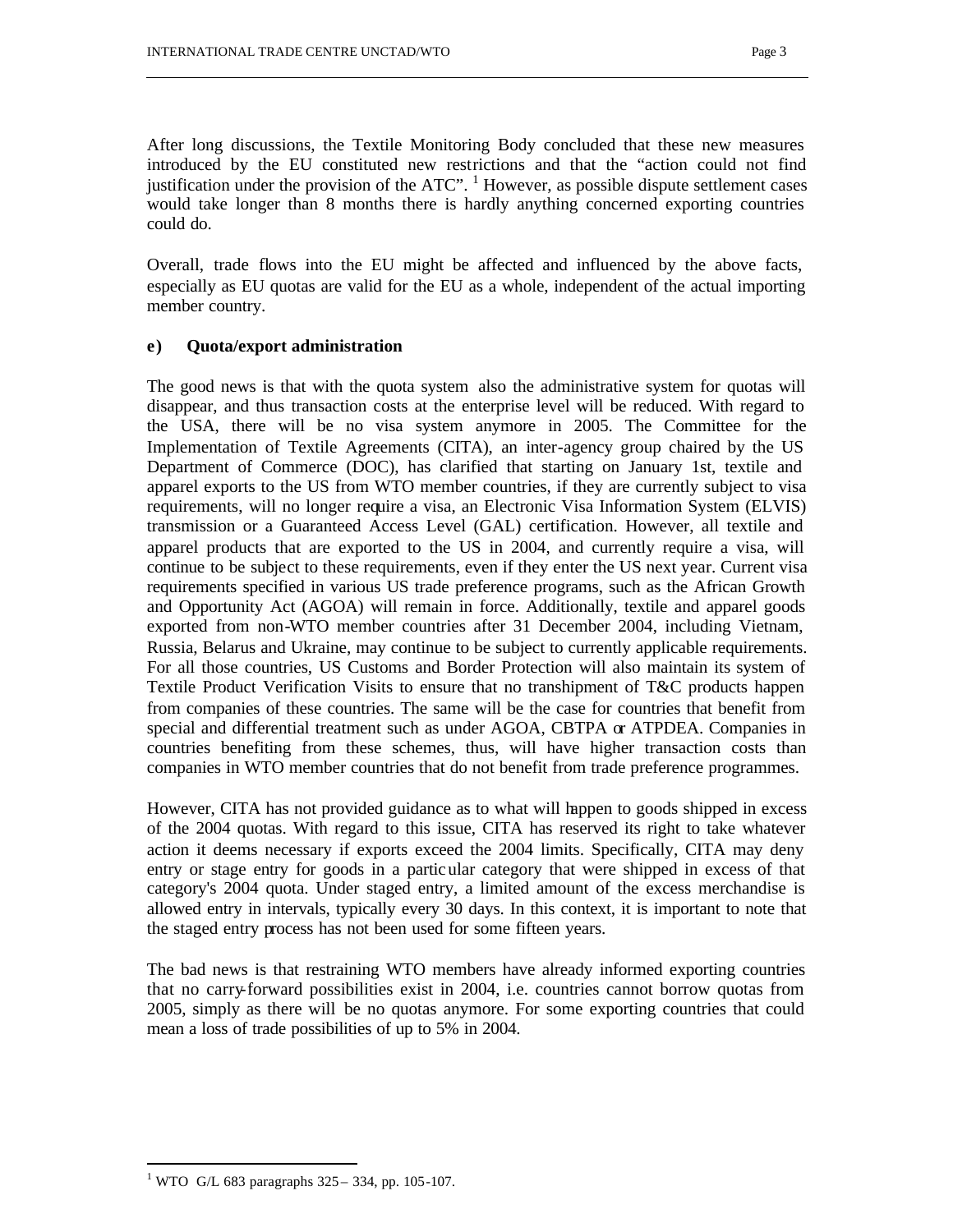# **f) No carry-forward quotas in 2004**

Quota-restrained developing countries have usually "borrowed" quotas from the coming year to increase exports in the present year. The amount "borrowed" was deducted from allocated quotas in the next year. This flexibility is allowed under the ATC. As there will be no quotas anymore in 2005, restrained countries cannot borrow quotas from 2005. As some countries, however, borrowed quotas from their 2004 allocation in 2003, the 2004 allocation is reduced by the "borrowed" amount. In some cases up to 5-10 per cent. Thus exports in 2004 could actually be smaller than in the previous years. This could have negative effects if enterprises could not obtain quota rights and thus could not satisfy their buyers' volume requirements. This would be particularly damaging as buyers might shift their sourcing decisions just the year before the quota phase-out, if an enterprise/country cannot supply the quantity required.

Member countries of the Textiles and Clothing Bureau have brought this matter to the attention of the CGT. The Textile Monitoring Body made the following observation in this regard stating that although "the ATC does not contain any explicit disposition concerning the matter, the denial of this flexibility would run counter to the basic concept of progressive liberalisation embodied in the ATC. In fact, it would be absurd if a more restrictive application of the flexibility provisions had been foreseen for the last year of the ATC implementation compared to the preceding years. In addition, what would justify such an approach in economic terms, since all the restrictions will have to be eliminated on 1 January  $2005."$ <sup>1</sup>

However, restraining WTO members could not agree to accept a carry-forward of quotas also in 2004.

# **Uncertainty 2: Erosion of preferential market access for developing countries.**

## **a) WTO negotiations under the Doha Development Agenda (DDA)**

After the successful General Council meeting from 27 – 31 July 2004 in Geneva, the Doha work programme seems to be back on track. The schedule is now to finalise the round by the end of 2005. While T&C are not immediately negotiated under the DDA, the outcome of the Non Agricultural Market Access (NAMA) Negotiations will have implications for T&C trade. The DDA states that particular emphases should be given to reduce high tariff, tariff peaks and tariff escalations. This is exactly the situation, which one presently finds in T&C trade. Thus, depending on the applied formula and subsequent tariff cuts, preferences will be eroded for those countries, which receive presently duty-free market access or market access at reduced duty (such as GSP or under special free and regional trade agreements).

The NAMA negotiations also include a provision to put attention towards a sectorial approach in seven sectors of special interest to developing countries. The seven sectors have not yet been defined, but T&C could be a possible sector to look at.

Finally, the DDA also makes reference towards the elimination of tariffs and non-tariff barriers (NTBs) for environmental goods and services. The problem is that these goods have not been defined and are open to wide interpretation. Within T&C, organic cotton as well as silk products might qualify for these additional benefits.

 $1$  WTO WT/MIN(01)/17 paragraph 260; also G/C/W/495, paragraph 37.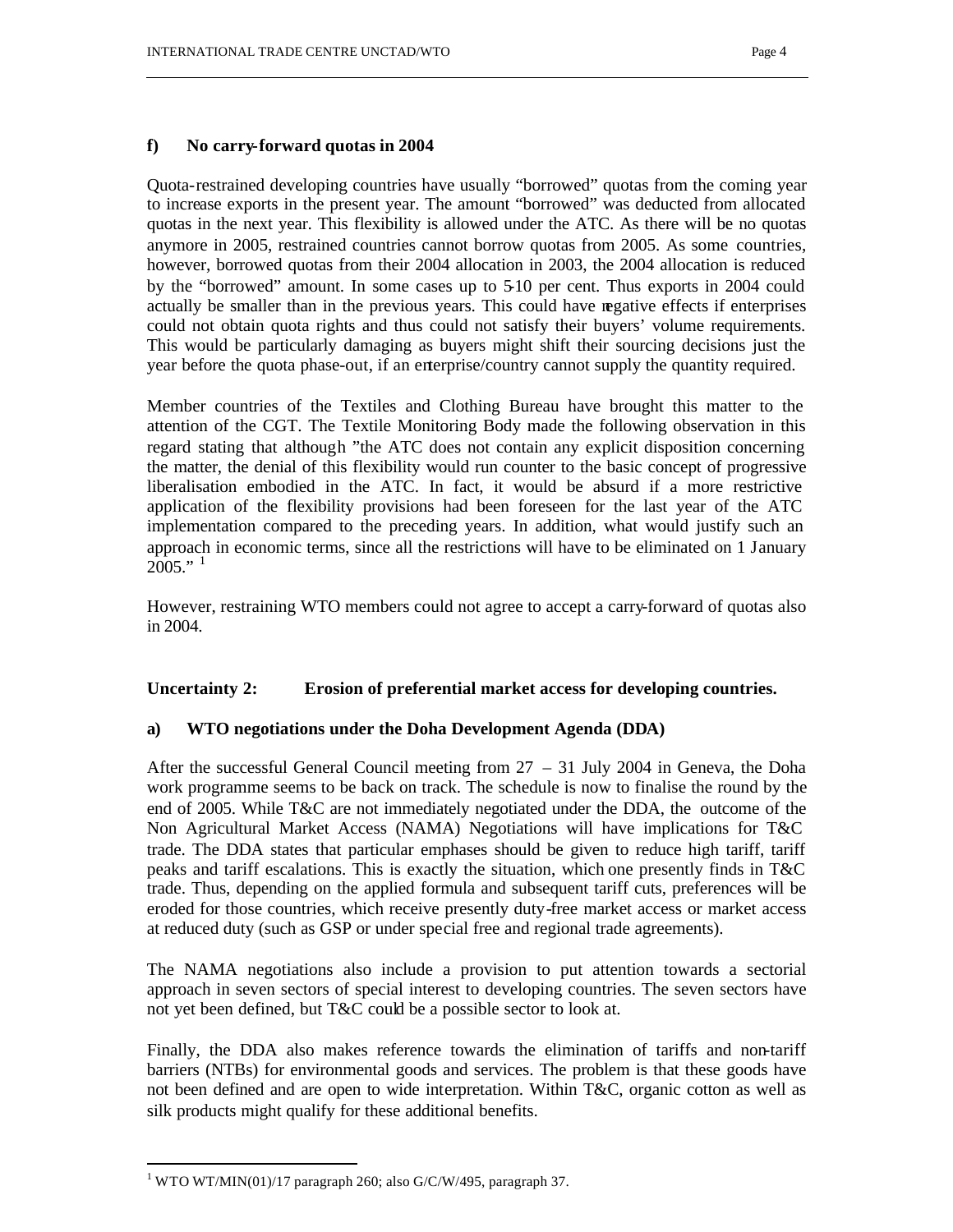On the issue of cotton WTO Members agreed to make discussions on cotton an integral part of the agriculture negotiations rather than treating the issue on a separate track. In order to address the issue "ambitiously, expeditiously, and specifically", a special sub-committee will be established as part of the effort to "ensure appropriate prioritisation of the cotton issue independently from other sectoral initiatives". In addition, the Director-General was instructed to consult and work with relevant international organisations, including the International Trade Centre on the development aspects of cotton.

## **b) Free Trade Agreements (unilateral, bilateral and regional)**

In response to the ATC, major buying countries have granted specific concessions that provide selected countries with competitive advantages. This tendency has resulted in regionalisation of trade in textiles and clothing and a complex patchwork of international trade agreements. This makes it very difficult for clothing-exporting small and medium-sized enterprises (SMEs) from developing countries to determine their competitiveness vis-à-vis that of major competitors. As quotas are phased out, there may be more concessions granted than before, rendering trade even more complex. Overall, there are more than 170 regional trade agreements notified to the WTO. The WTO Secretariat estimates that the number could increase to up to 300 by the end of 2005.

For the United States, free trade agreements are a means of increasing economic integration through improved access to the US market, which is seen as important in achieving other political, foreign policy and security objectives. These agreements have become especially important in recent years as top development and trade policy advisors have been pushing for a move away from development aid to new "development through trade" programs. After the Cancun "failure", many countries, including the US and to a lesser extent the EU, have switched towards establishing bilateral and regional trade agreements. What did not seem to work at the multilateral level was transformed to the bilateral level, leading to a surge in bilateral and regional pr eferential trade agreements.

The US has preferential agreements (or rather unilateral preferences) with a range of Sub-Saharan African countries under the Africa Growth and Opportunity Act, the Andean Trade Promotion and Drug Eradication Act (ATPDEA), Caribbean Basin Trade Partnership Act (CBTPA, formerly CBI), North American Free Trade Agreement (NAFTA), and it has bilateral free trade agreements with Australia, Chile, Israel, Jordan, Morocco, and Singapore. Other countries such as Sri Lanka, the Philippines Thailand and almost all Asian LDCs are keen on seeking free trade agreements with the United States as well.

The EU has a number of preferential trade agreements. These provide for specific goods from the country(ies) concerned to be imported and entered into the EU to free circulation at reduced or zero customs duties subject to strict rules of origin requirements. Under all the EU's preference schemes, the use of EU materials is permitted, subject to certain conditions. This is known either as bilateral or diagonal cumulation or donor country content. The main condition is that textile materials must satisfy the rule of origin in their own right, i.e. if EU fabric is used in a GSP country, the fabric must satisfy the GSP rule for that fabric (see below for origin rules for fabric).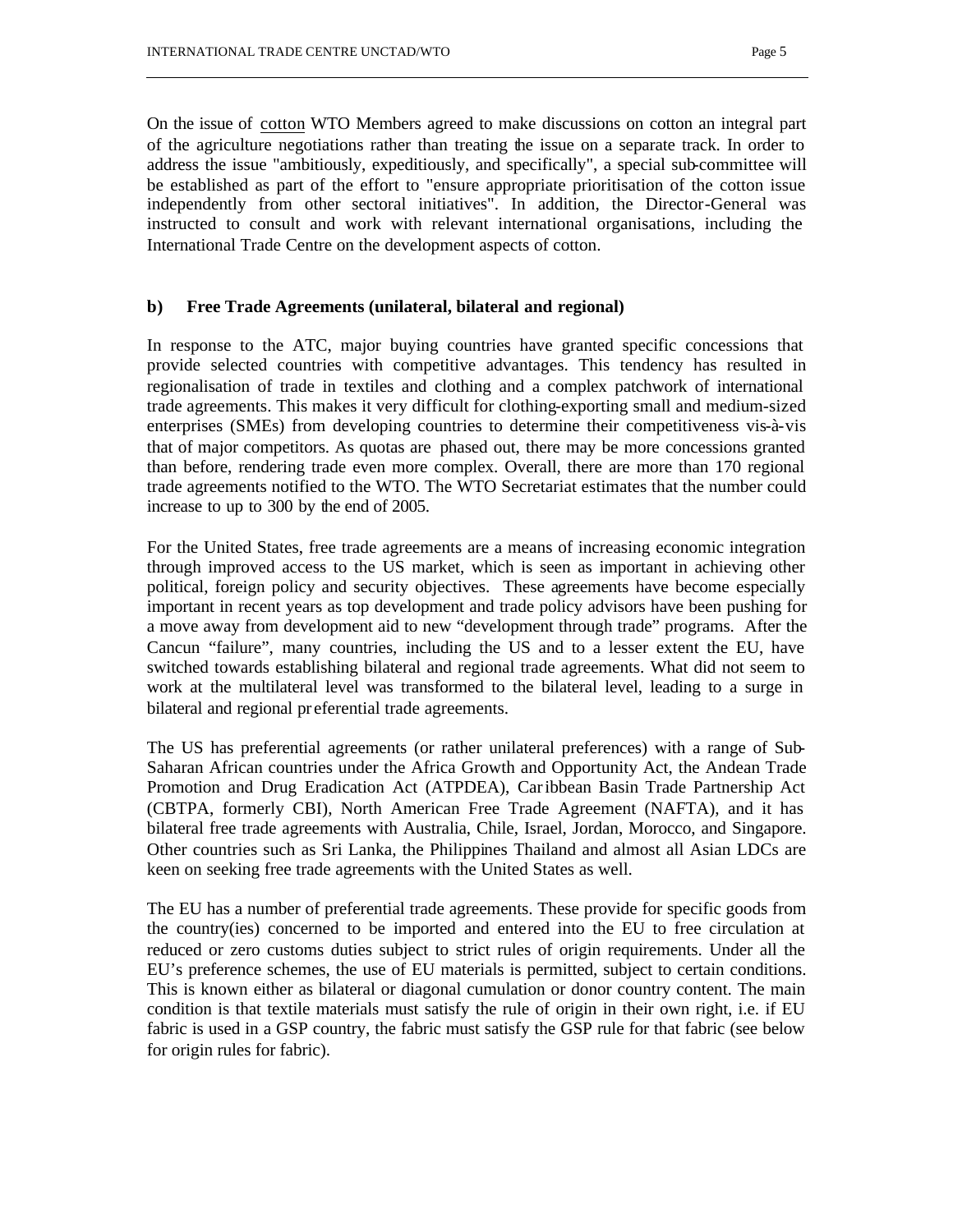Cumulation of origin is also permitted within certain regional groupings and there are subtle differences to the rules, depending on the regime. Cumulation permits the use of materials from one member of a regional group in the further manufacture in another member of the same regional group.<sup>1</sup> The main groups are as follows:

Pan-European cumulation area;

Maghreb countries;

- ACP and OCT countries;
- GSP Association of South East Asian Nations (ASEAN);
- GSP South Asian Agreement on Regional Cooperation (SAARC);
- GSP Central American Common Market (CACM);
- GSP Andean group of countries.

# **c) Change in the Generalised System of Preferences (GSP)**

GSP facilities are provided unilaterally by importing countries to a selected range of beneficiary countries, covering selected products and sectors. While the US GSP scheme does not provide any additional duty reductions for T&C imports, the EU provides duty reductions of up to 20% for eligible countries. However, the EU also uses a product and country graduation system whereby counties that exceed certain levels of development will loose gradually GSP benefits for certain products. In addition, the EU is presently revising its current GSP system, to introduce a new one as from January 2006. The EU Commission proposes to reform the present GSP system as follows:

- It will target GSP benefits to countries most in need: e.g. least developed countries (LDCs).
- It will simplify the GSP system to reduce the arrangements to only three: a ge neral arrangement; the "Everything but Arms" initiative giving duty-free and quota free access to the world's 50 poorest countries; and a new "GSP+" initiative giving tariff preferences to countries with special development needs.
- It will increase transparency, the idea being to focus graduation (withdrawal of GSP) on the most competitive products from those beneficiaries that are highly competitive on the EU market and no longer need the GSP to boost their exports to the EU. The idea behind graduation is not punitive but rather an indication that the GSP has successfully performed its function.

# **d) Rules of origin requirements**

Due to its discriminatory nature, a preferential agreement must distinguish "non-member originating" from "member originating" products in order for a product to be granted preferential access. The growth of international trade in goods that are not manufactured in a single country has made the issue of the rules for determining the "origin" of goods one of the most important and complex areas of preferential market access negotiations. The way in which rules of origin are defined and applied within modern preferential agreements plays an important role in determining the degree of benefit received by developing countries. While offering definite trade advantages for targeted countries, preferential trade agreements often offer much more restricted benefits than one would lead to believe, as rules of origin play a paramount role in narrowing the scope of an agreement's benefits.

<sup>&</sup>lt;sup>1</sup> Special thanks to Emma Ormond, PricewaterhouseCoopers for a contribution on the EU rules of origin to the ITC fabric and sourcing textbook to be published in 2004.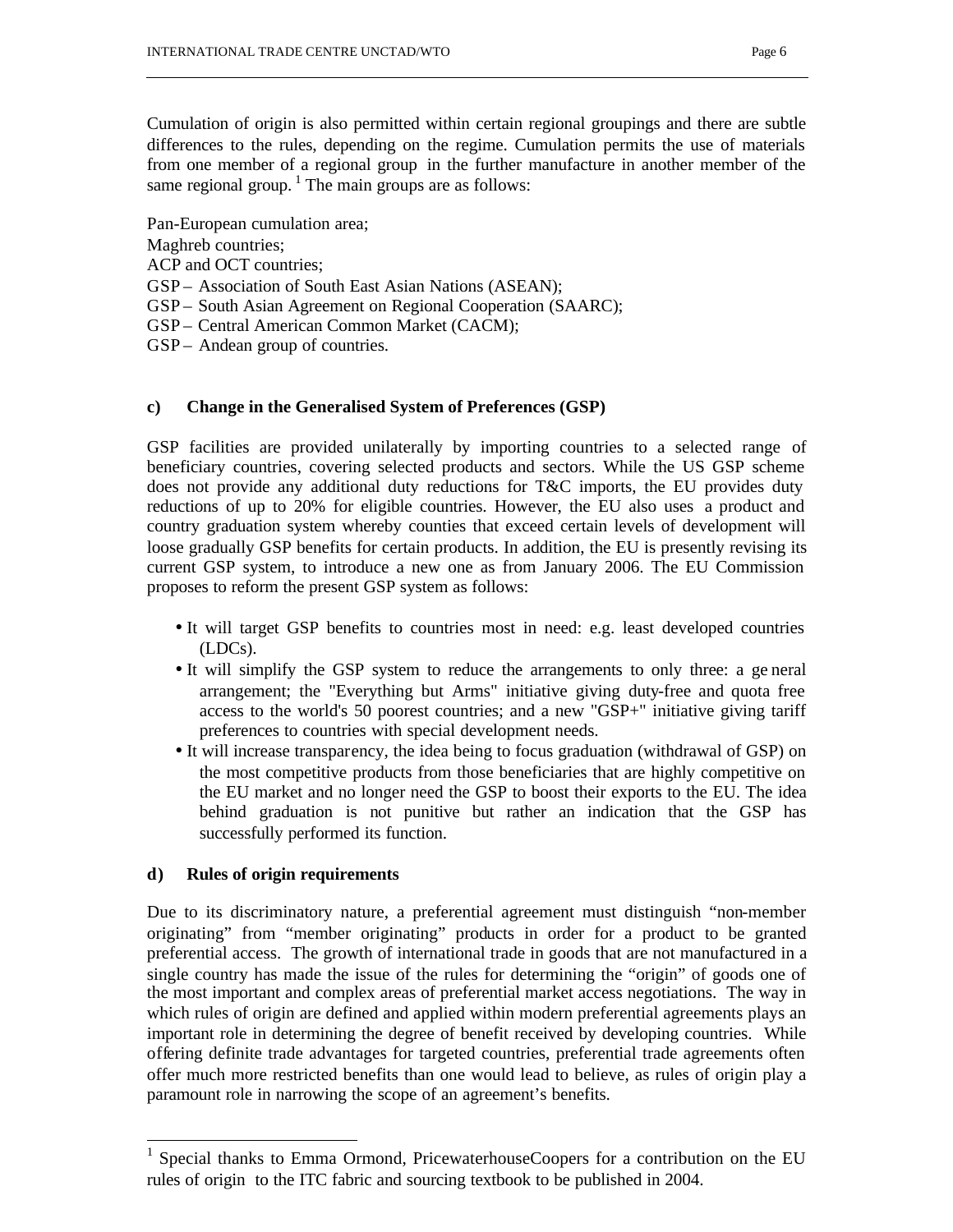The textile and apparel industry is one in which rules of origin have a particularly significant impact. Textile and apparel products undergo a sequence of processes and may be traded at any point along that sequence. A finished apparel item may be the end result of a process that began with production of the raw fibre and continued through spinning of the yarn, weaving the fabric, dyeing and finishing the fabric, cutting the fabric into pieces, sewing or otherwise assembling the pieces, adding accessories, and labelling and packaging the end product. Products in any of these states may be shipped to another country for further processing.

Non-preferential rules of origin are subject to negotiations under the Agreement on Rules of Origin (ARO). Although no progress has been made in the negotiations during the last nine years it is a matter of concern to many developing countries. This is highlighted in a dispute settlement case between India and the United States. At the beginning of the ATC, the US change d its rules of origin to enlarge the coverage of certain cotton made -up products. Under these new rules products are defined made of cotton even if they contain only as little as 16 per cent of cotton by weight. This redefinition, India claimed, changed the classification of cotton products and enlarged the scope of restrictions as many products were reclassified into categories in which a number of exporting developing countries had high rates of quota utilisation. While a WTO dispute settlement case ruled in favour of the US, 20 developing WTO member countries are of the view that "the change in classification of cotton goods enlarged the scope and incidence of restrictions on these products under the ATC to the disadvantage of the exporting (WTO) Members concerned. <sup>1</sup>

## Preferential rules of origin

The United States as well as the European Union and others have established a number of preferential trade agreements to increase its political and economic clout over certain regions. While textiles were often included in these agreements, domestic textile lobbies often persuaded lawmakers to limit the scope of benefits in order to protect American or European producers. In addition, as these regimes were established during the era of quota-controlled access for textiles, it was crucial that the rules of origin be strict enough to prevent transhipment through a beneficiary country by a third-country (American textile groups are usually most concerned with the threat of China using transhipment to dump cheap imports on the US market). To this end, the *yarn-forward* and *substantial transformation* principles were developed.

For the future export performance of Least Developing Country clothing exports to the major markets, non-reciprocal preferential market access conditions, including easy to fulfill rules of origin requirements, are important elements to assist these countries in maintaining their clothing exports. Highly flexible rules of origin as foreseen under the Canadian preferential scheme for LDCs or the "third country fabric sourcing provision" under AGOA are good examples. $^{2}$ 

<sup>1</sup> See WTO G/C/W 495, 29 September 2004, pp 4-5.

<sup>&</sup>lt;sup>2</sup> UNCTAD, Assuring Development Gains form the International Trading system and Trade Negotiations: Implications of ATC Termination on 31 December 004, September 2004. p 17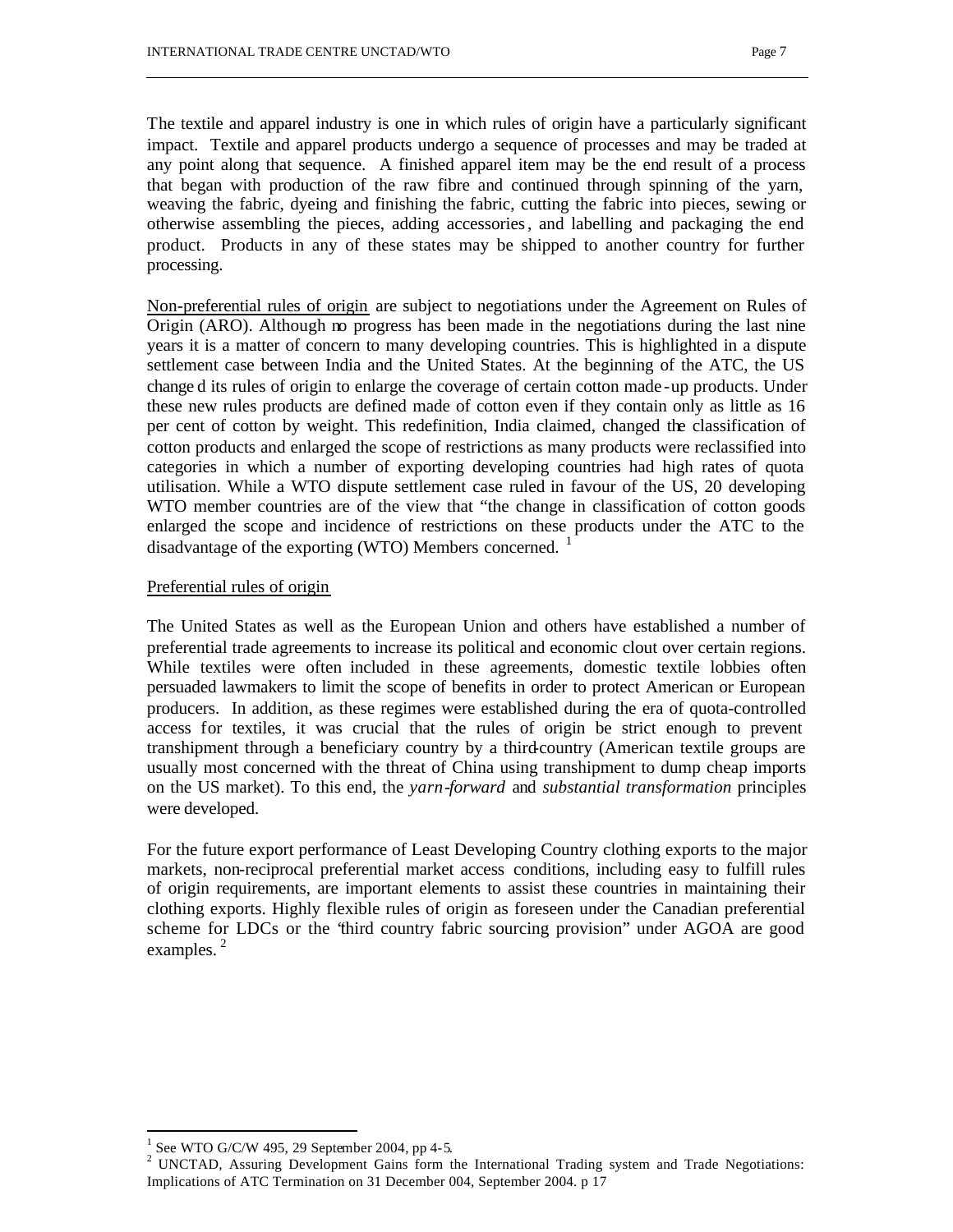# **Uncertainty 3: Use of trade remedies under the WTO**

# **a) Antidumping cases**

There is likely to be a rise in antidumping and countervailing duty cases, which will pose a real threat to successful developing country exporters. As there is a risk of a sudden downward pressure on export prices following the removal of quotas, due to the fact that quota prices (rents) will disappear, many developing countries fear that major importing countries could use this to invoke anti-dumping cases. 15 developing countries, therefore, made a proposal to the Council of Trade in Goods (CTG) of the WTO for a moratorium to use the anti-dumping trade remedy instrument for 2 years following the quota removal. Their proposal for a specific short term disposition is based on the argument that it was needed "to allow time for trade to find its normal cause, especially as allegations about dumping in the immediate aftermath of the abolition of quotas could not be reasonably evaluated unless there was sufficient opportunity for business to adjust to normal pricing."<sup>1</sup> This proposal, however, did not find a consensus in the CTG.

The use of antidumping measures could sharply reduce the benefits of liberalization, as they are non-transparent and unpredictable. Just the announcement of possible antidumping investigations can make buyers hesitant to place future export orders because of uncertainty over whether antidumping duties will be imposed in the future, an effect known as 'trade chilling'.

While developing countries and academics are expressing this fear, US and EU industry lobbyists are calling for their explicit use as, they feel, many products are simply dumped on the market. The consequences for developing countries, however, will depend on the status of the countries and industries. While such trade remedies are likely to be targeted at large countries with integrated T&C industries such a China, India, Pakistan, Indonesia, etc., smaller countries could benefit from some protection against these countries, should trade remedies be used. However, as anti-dumping investigations are extremely expensive for industries that seek protection in their domestic markets, importers associations in the major importing countries have already indicated the view that investigations are likely to cover a group of countries in order to cut costs and widen "benefits".

Overall, anti-dumping cases are more likely in capital-intensive products, where injurious dumping could more easily be found and proved. This would be in the product areas of fibres, yarns, specialised fabrics, made -ups as well as technical textiles. Moreover, the textile industry is more concentrated than the clothing industry. The latter is characterized by its small unit size and its scattered nature. That makes anti-dumping cases more difficult to initiate.

# **b) Use of the China-specific safeguards**

Since its WTO membership started in December 2001, P. R. China has very successfully penetrated its major T&C markets, to an extent that many countries fear that P. R. China will "take over" all major markets. The only hope many small supplying countries feel they have is that new quotas are being introduced against China, which is temporarily possible under the China's WTO accession protocol. However, this can only be done by the importing country if there is a risk of market disruption in the importing country. Importing countries will not do it to protect other developing country exporters from China's competition.

 $1$  WTO G/C/W/495 pp 6-7 as well as WTOG/C/W502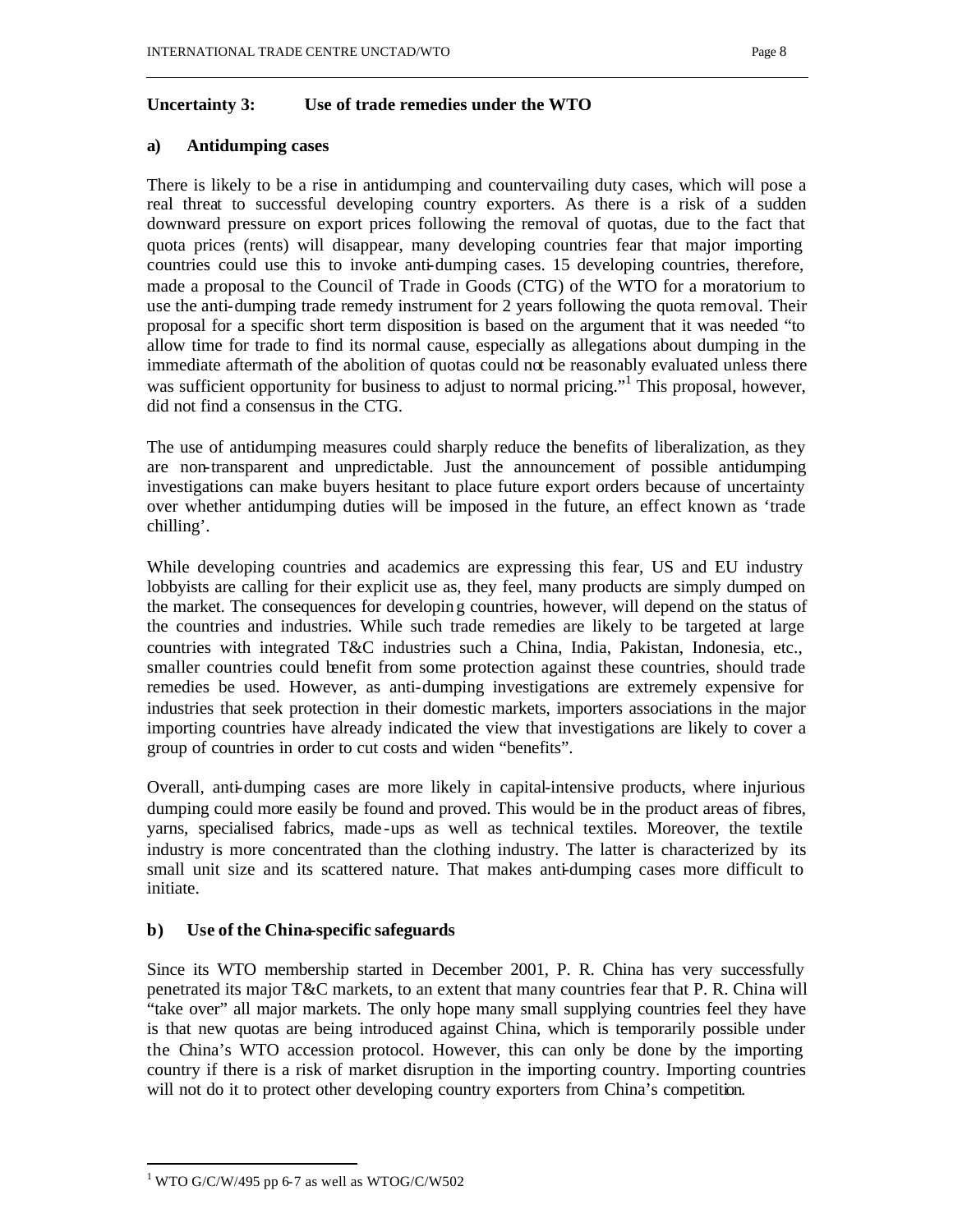In principle, importing countries have the possibility to utilise two safeguard mechanisms specifically against China, as stipulated under its WTO accession protocol. These are:

- a) T&C specific safeguards valid until December 2008, and
- b) Product specific safeguards, which can be utilised for all kinds of products, including T&C, valid until 10 December 2013.

In brief, the two possible safeguard possibilities contain the following:

# **T&C Specific safeguards:**

- Until 31/12/2008 for ATC products only;
- Invoked by any member by asking for bilateral consultations if market disruption (threatens to impede the orderly development of T&C trade);
- Request for consultations implies immediate limitation of exports at a predetermined level: (7.5% (6%) above the amount imported during the last 12 month);
- Does not necessarily require China's agreement;
- No WTO notification; no multilateral surveillance;
- Duration: max. 12 months;
- Not to remain in effect beyond one year without reapplication, unless agreed.

T&C specific safeguards have so far only been invoked by the US for 3 categories, namely category 222 (knitted fabrics), category 350/650 cotton and man-made fibre (mmf) dressing gowns and bathrobes, and category 349/649 (cotton and mmf brassieres). The US industry, however, is expected to file many more petitions on the basis of a market threat, even though quotas may not have been phased out yet. The European industry requested the EU to invoke safeguards on category 35 (synthetic woven fabric), the request is pending.

# **The "Transitional Product-Specific Safeguard Mechanism**

- Available until 10 December 2013 for all products, incl. all T&C;
- When imports threaten or cause market disruption;
- Measure taken after consultations, except in critical circumstances when provisional measures are justified to protect the domestic industry from immediate damage;
- Safeguard measures can be a quota, but can take other forms, including withdrawal of concession;
- Must be notified to the Committee on Safeguards;
- Duration: "only for such period of time as may be necessary to prevent or remedy the market disruption";
- After 2 or 3 years (relative or absolute increase in imports), China has the right to suspend application of substantially equivalent concessions or obligations.

The product specific safeguard has so far only been used once against Chinese T&C exports. It was introduced by Peru on the basis of critical circumstances, which needed immediate measures, i.e. without further consultations. However, after consultations with China, Peru removed its product specific safeguards and reverted to § 19 of GATT i.e. general safeguard rules. Additional duties on imports to Peru are thus due to any WTO member country and not only China.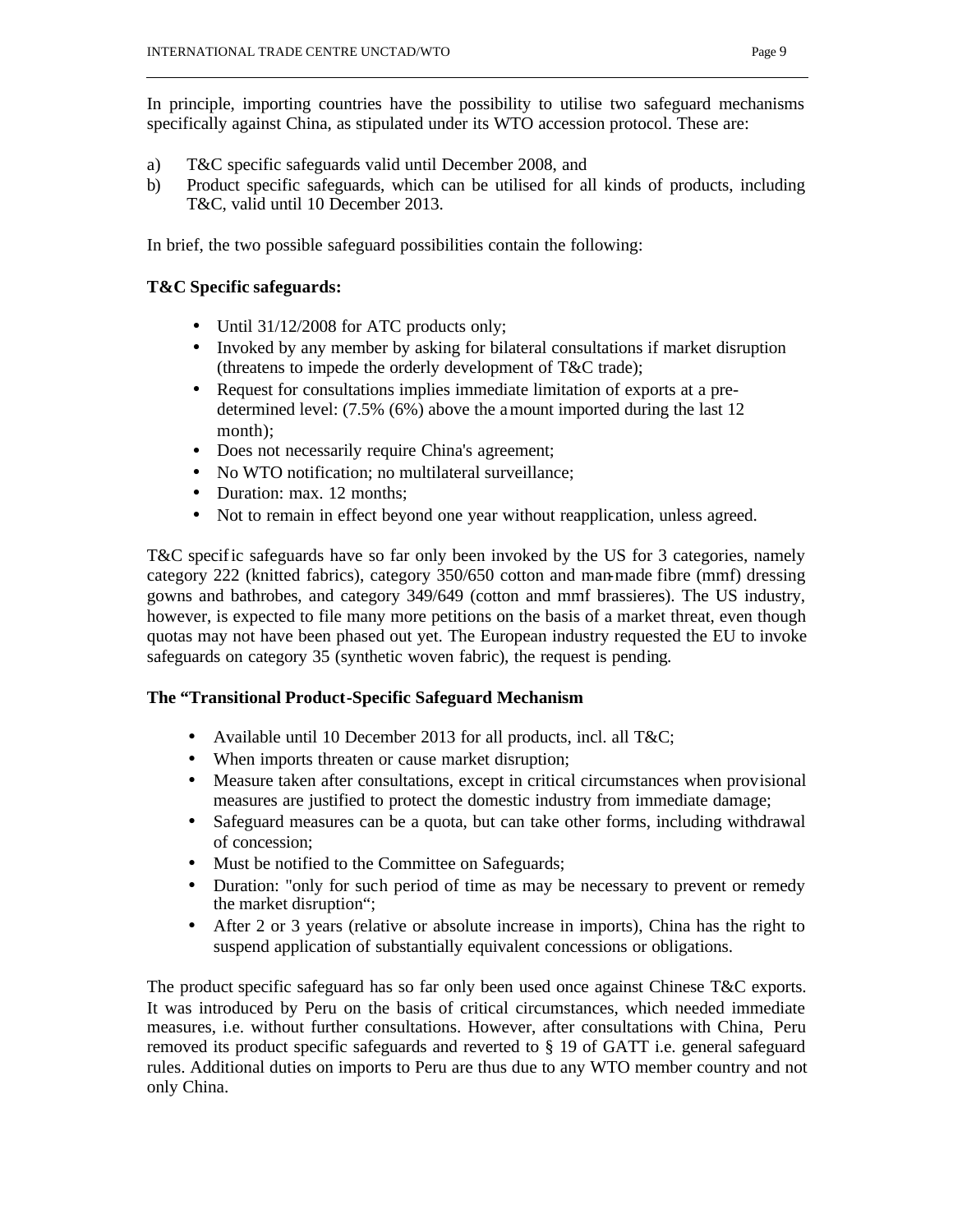# **c) Safeguards under § 19 GATT 1994**

Safeguards against imports are permitted under WTO rules against imports of any product, including textiles and clothing (in the US it is referred to US Section 201). It can be used if it can be proven that increasing imports are a substantial cause of serious injury to the domestic industry. Import relief can take the form of import quotas or tariffs for up to eight years to permit the domestic industry to become more competitive. As it can only be used against increasing imports it will probably not be used before 2005.

As the purpose is to ease the impact on domestic producers of the transitional period when quota restrictions are relaxed, there is a possibility that traditional safeguards be used in the future.<sup>1</sup> This, however, would be a rather "flexible" argument, as the entire 10-year quota phase-out period under the ATC was supposed to be a transition period so that domestic producers could adjust to the new trading system. As, however, the quota phase-out is heavily "backloaded", there are likely to be adjustment costs also in industries of importing countries.

# **d) Anti-Subsidy (Countervailing Duty) Actions**

Anti-subsidy actions can be "used" if foreign government-subsidised exporters are either injuring or threaten to injure domestic industry. The remedy is to impose offsetting antisubsidy or "countervailing" import duties on accused imports. In order to use "countervailing" duties it must be proven that subsidies are specific to an industry or be export-oriented.

US T&C producers claim the China subsidises its T&C industry. Nevertheless, this instrument can presently not be used by the US as US trade law does not allow anti-subsidy actions against non-market economies. For the time being the US regards China as a nonmarket economy.<sup>2</sup>

# **Uncertainty 4: Introduction of new rules/ New buyer requirements**

# **a) Government/Customs level**

 $\overline{\phantom{a}}$ 

# **Customs procedures and enforcement structures to prevent unlawful transhipment under preferential trade agreements.**

Under preferential market access agreements, e.g. under AGOA, it is the role of the US Customs and Border Protection (CBP) to ensure that no transhipment of third country apparel takes place. In order to ensure this, CBP closely cooperates with the costums official in the beneficiary country. In addition CBP verifies at the enterprise level whether declared productions have actually taken place.

To do so CBP examines the record-keeping capacity of factories in beneficiary countries. When CBP finds that a factory's record-keeping is not adequate, the likely consequence is a denial of AGOA treatment. CBP does not require specific forms of record-keeping, however, it does require that sufficient production records be provided to establish the country of origin and that the records be understandable. Understandable records are those in which the steps of production are clear, and which permit tracing of specific goods to specific records. The records must reflect the quantity of the shipment. The records must reflect the actual

<sup>1</sup> P. Koenig, Miller and Chevalier Chartered,: Textiles and Apparel: Business Strategies in the "post import quota" world., Washington D.C. 2004, pp. 4-6.

P. Koenig, Miller and Chevalier Chartered: Textiles and Apparel: Business Strategies in the "post import quota" world., Washington D.C. 2004, p. 8.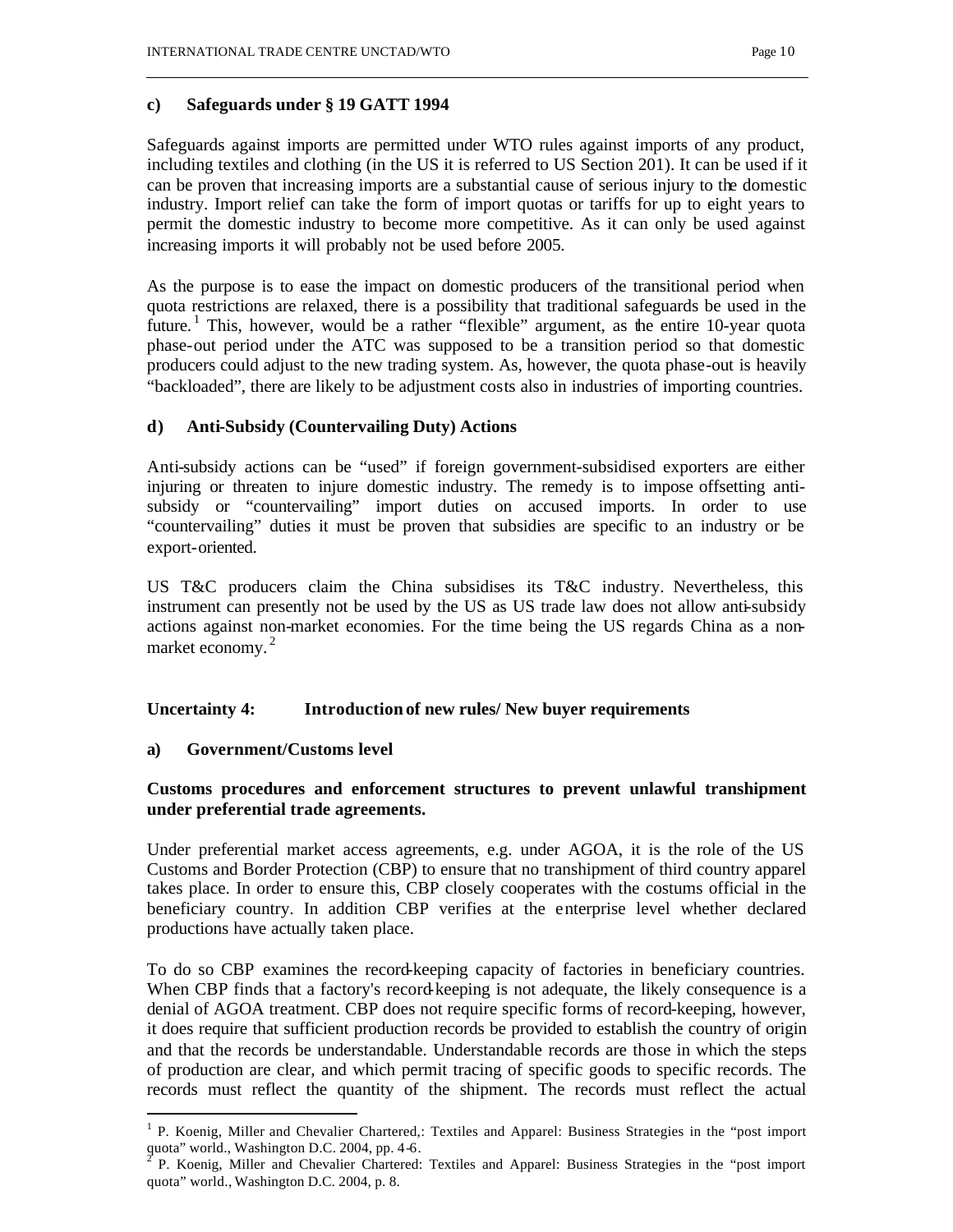production machinery necessary and document that they are available in the factory. If the factory subcontracts work, documentation should be available to identify the subcontractor and the specific work done by that subcontractor.

In a nutshell, this increases the transaction costs of those enterprises that benefit from preferential treatment such as under AGOA. It also applies to other trade preference schemes of the US.

US Customs Trade Partnership Against Terrorism can also have a negative effect on competitiveness for those developing country manufacturers, who are located in countries that have difficulties to comply with new security measures. This will be the case in many LDCs.

C-TPAT is a partnership between government and business to implement anti-terrorist, security measures for cargo entering the United States. C-TPAT requires additional security throughout the entire supply chain. Some companies have been taking advantage of this requirement to re-implement their entire supply chain to gain additional efficiencies (like reducing theft). C-TPAT requires that certain data be electronically transmitted. The rules for electronic transmission of data are complex and vary based on the mode of transit (cargo vessel, air cargo, truck cargo, or rail cargo). In addition, importers have to ensure that manufacturers are "clean", i.e. manufacturer monitoring will be a part of security compliance.

Buyers will discriminate against those enterprises that do not have approved security, as they want to be ensured that their goods will be cleared through customs on a timely basis. Manufacturers that comply with C-TPAT requirements and ship from a CSI-designated port are likely to receive preferential (faster) treatment upon arrival in the US. Hence, although US Customs is not mandating compliance, the buyers, who want assurances that their goods will enter the US with minimal delays, will likely drive the enforcement.

# **b) Codes of Conduct**

There is widespread concern about child labour in the marketplace. Western nongovernmental organizations, the media and labour unions advocate for 'sweatshop-free' sourcing of clothing, by creating awareness among the major consuming groups. They are putting pressure on international buyers to source 'ethically correct'. Major buyers and retail groups have reacted to these pressures by introducing corporate codes of conduct. Such ethical sourcing standards are applied to all their developing country manufacturers, and even subcontractors. Large international buyers apply these rules strictly, as they cannot afford negative publicity. For clothing exporters this means increased costs as standards need to be increased in most cases. These costs are likely to increase as from 2005 as increased public pressure (from NGOs, labour unions and the media) will lead retailers to enforce these standards more forcefully.

# **c) Eco -Labelling Requirements**

Textile and garment manufacturers from developing countries are increasingly confronted with the need to adapt to eco-labelling requirements. Eco-labelling schemes currently serve primarily as a marketing tool, and products with eco-labels tend to target niche markets. However, there is concern that access to developed markets will be significantly reduced due to consumer boycotts of non-labelled goods and aggressive advertising by protectionist domestic industries. Overall, more transparency is needed to ensure that eco-labels do not become a new market access barrier.